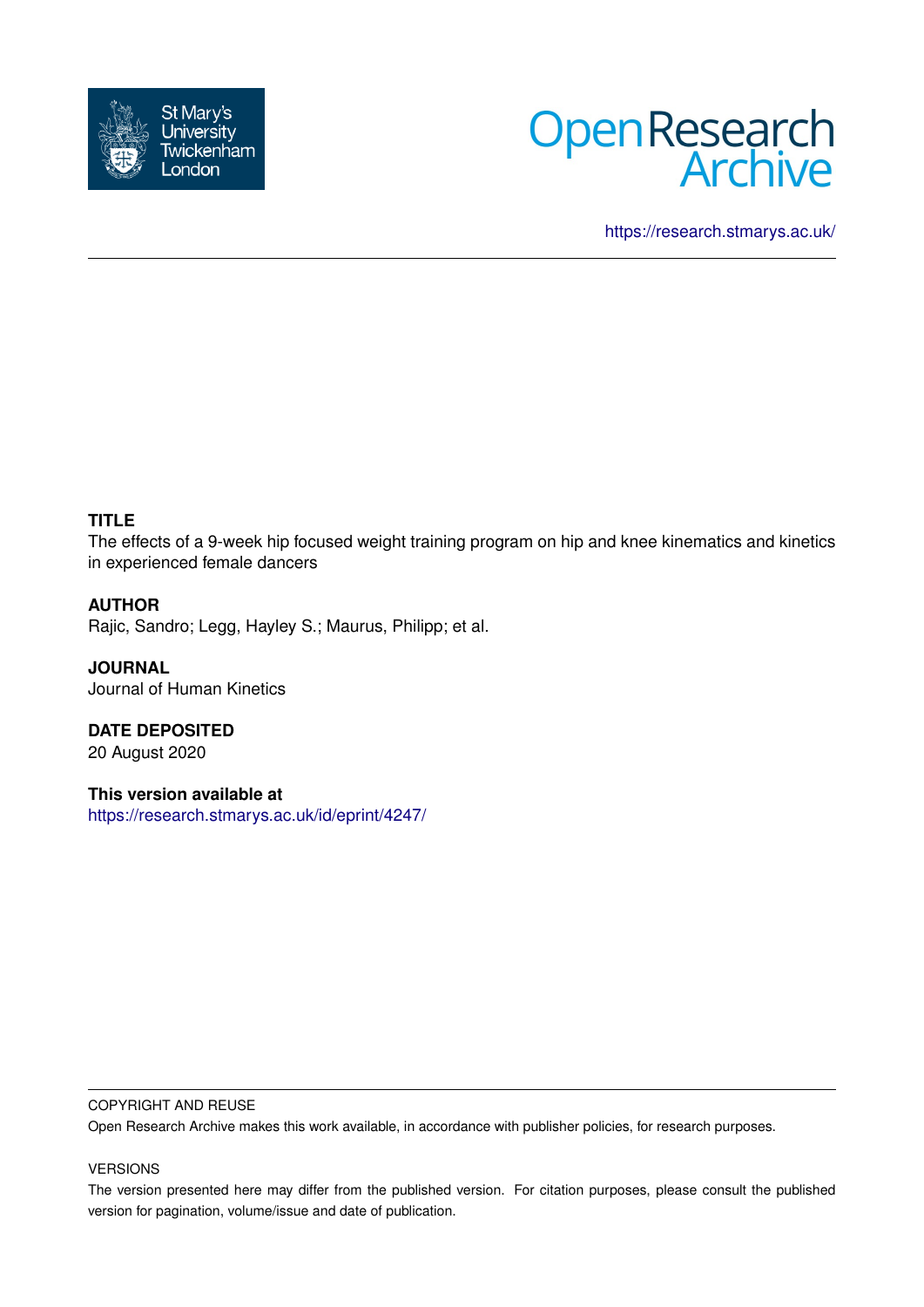

sciendo

# **The Effects of a 9-Week Hip Focused Weight Training Program on Hip And Knee Kinematics and Kinetics in Experienced Female Dancers**

*by* 

*Sandro Rajic1,2, Hayley S. Legg1, Philipp Maurus2, Sandro R. Nigg2, Daniel J. Cleather1,3*

Increased involvement of the hip musculature during some movements is associated with enhanced *performance and reduced injury risk. However, the impact of hip dominant weight training methods on movement strategy has seen limited attention within the literature. The aim of this study was to evaluate if a 9-week hip dominant weight training intervention promotes a more hip dominant movement strategy leading to an improvement in countermovement jump performance. Twenty-two experienced female dancers were recruited and separated into an intervention (age 24.4 ± 6.3 years, body height 165.5 ± 5.8 cm, body mass 65.9 ± 5.6 kg) and a control (age 22.9 ± 5.6 years, body height 163.3 ± 5.4 cm, body mass 57.4 ± 6.8 kg) group. The intervention group participated in a 9-week hip dominant training intervention, which consisted of a wide stance back squat, Romanian deadlift, hip thrusters, and a bent over row. Hip and knee kinematics and kinetics, and countermovement jump performance were assessed pre and post training. Significant interaction effects were found for peak hip joint moment (p = 0.030, η2 = 0.214) and countermovement jump performance (p = 0.003, η2 = 0.356), indicating an increase in peak hip joint moment and countermovement jump performance for the intervention group. Specifically, the intervention group showed a mean increase in jump height of 11.5%. The data show that the use of a hip dominant weight training strategy can improve hip contribution in the propulsion phase of the countermovement jump. Strength and conditioning specialists should incorporate hip dominant weight training exercises to increase hip strength and improve performance.* 

*Key words: hip/knee dominance, vertical jump, movement strategy, strength training, performance, injury prevention.* 

# **Introduction**

Dance requires a balance of athletic and aesthetic abilities – the dancer must be able to execute the desired choreography by means of highly challenging, dynamic, and powerful actions, while at the same time making it look effortless and easy (Allen et al., 2012; Angioi et al., 2009). Studies have observed that classical ballet and modern dance are as demanding as many team sports and are highly jump-intensive (Angioi et al., 2009; Liederbach et al., 2004). To prepare for the aforementioned demands and limit injuries, it has been suggested that lower extremity strength and specific muscle contributions are essential for these outcomes (Bennell et al., 1999; Bobbert, van Ingen Schenau, 1988; Malkogergos et al., 2013).

Malkogeorgos et al. (2013) reported that supplemental training had the greatest effect in reducing the incidences of dance-related injuries. In their systematic review on the relationship between muscular strength and dance injuries, Moita et al. (2017) concluded that, although research is still limited, pre-professional dancers who got injured tended to have lower strength

<sup>1 -</sup> *Faculty of Sport, Health and Applied Science, St. Mary's University, Twickenham, London, UK.* 

<sup>2 -</sup> *Human Performance Laboratory, Faculty of Kinesiology, University of Calgary, Calgary, Alberta, Canada.* 

<sup>3 -</sup> *Institute for Globally Distributed Open Research and Education (IGDORE).*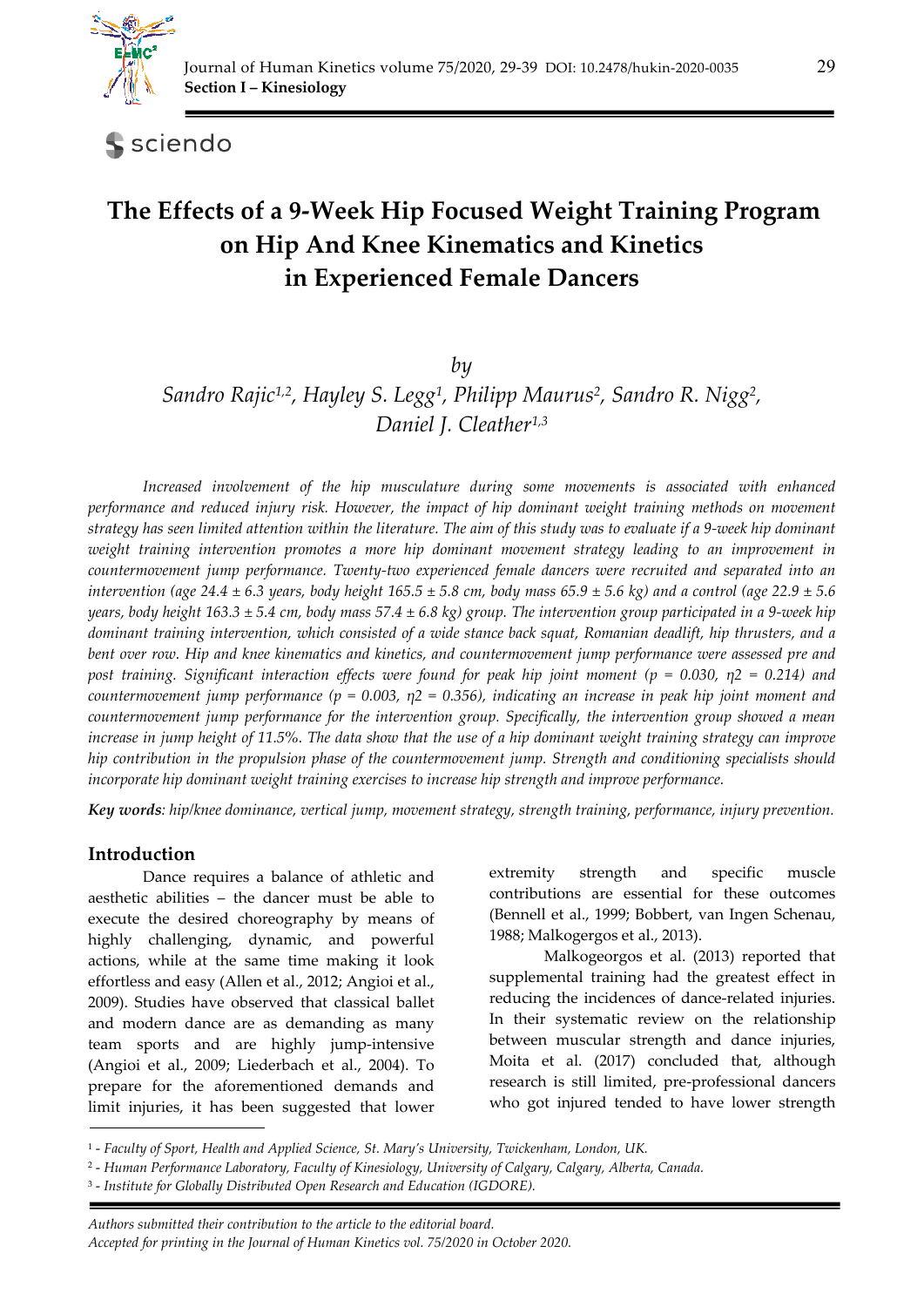values in the lower extremities compared to noninjured dancers. Specifically, a lower recruitment of the gluteal musculature during jumping and landing, may increase the risk of injury in the hip area as well as inhibit performance (Hewett, 2006; Popovich and Kulig, 2012). This is supported by Orishimo et al. (2007) who suggested that the dancer's ability to control the dissipation of the landing forces through the hip, may help them avoid serious lower extremity injuries.

The positive effect of supplemental training programs, such as weight training and plyometric interventions, on jumping performance, movement strategy, and physiological adaptations in dancers is also supported in the literature (Angioi, 2012; Brown et al., 2007). Angioi (2012) found significant improvements in jump height after 6 weeks of supplemental training in dancers. Brown et al. (2007) observed that after a weight training and plyometric intervention was applied to a dance population, aesthetic movement patterns were seen to positively change. Similarly, Brown et al. (2007) showed improvement in jump height, aesthetic performance, and an increase in hamstring strength following a 6-week strength training and plyometric intervention.

When jump mechanics are assessed, a certain pattern in movement strategy appears to be exhibited. Nagano et al. (2005) observed that during a countermovement jump (CMJ), the iliopsoas, rectus femoris, and biceps femoris short head were some of the primary muscles activated in the initial phase. Additionally, the authors found that the gluteus medius, gluteus minimus, adductor longus, and adductor magnus, in addition to the hip external rotators, were the main contributors in the jumping phase. However, it has also been demonstrated that jumpers can exhibit hip or knee dominant (or balanced) strategies (Cleather et al., 2013). Ford et al. (2009) showed that the contribution of the hip joint would appear to be an influential factor in jump performance. The authors showed that better jumpers exhibited larger hip joint moments in the vertical jump. Additionally, Lees et al. (2004) showed that superior vertical jump performance was correlated with increased moments at the hip. These findings are similar to those by Kim and Kim (2011) who showed that as jump height increased, moments at the hip

increased more than those of the knee and ankle.

If jumping has an optimal movement strategy, it could be argued that strength training should also follow a similar muscle recruitment and movement strategy for optimal results. A study by Lorenzetti et al. (2012) showed that specificity of joint contribution needs to be applied to effectively target areas of the body that need to be used. The authors showed that flexion at the knee or hip would cause different joint moment contributions at each joint. A larger flexion at the knee will cause a greater joint moment contribution at the knee and lower joint moments at the hip.

Considering that dance is a jumpintensive activity, comprised of dynamic and powerful movements in the vertical and horizontal direction, it is plausible that an appropriately applied supplemental weight training program focused on increasing the coordination and contribution of the musculature around the hip joint, may be highly beneficial for dancers. Therefore, the purpose of this study was to determine the effect of a 9-week hip dominant training strategy on hip and knee kinematics and kinetics in experienced adult dancers. There were two primary hypotheses to this study. First, it was hypothesized that a 9-week hip dominant training program would increase the kinematic (hip joint angular velocities (HJAV)) and kinetic (hip net joint moments (HNJM)) influence of the hip compared to the knee. More specifically, it was hypothesized that greater hip joint moments would be exhibited in the propulsive and landing phases. Secondly, it was hypothesized that there would be a significant improvement in jump height for the intervention group.

# **Methods**

## *Participants*

Twenty-two female experienced dancers were recruited to participate in this study. Ten participants (age =  $24.4 \pm 6.3$  years, body mass =  $65.9 \pm 5.6$  kg, body height =  $165.5 \pm 5.8$  cm) were assigned to the intervention group (IG) and twelve participants (age =  $22.9 \pm 5.6$  years, body mass =  $57.4 \pm 6.8$  kg, body height =  $163.3 \pm 5.4$  cm) were included in the control group (CG). There was no difference between the IG and the CG for age or height, but the IG was significantly heavier. A convenience sampling method was chosen due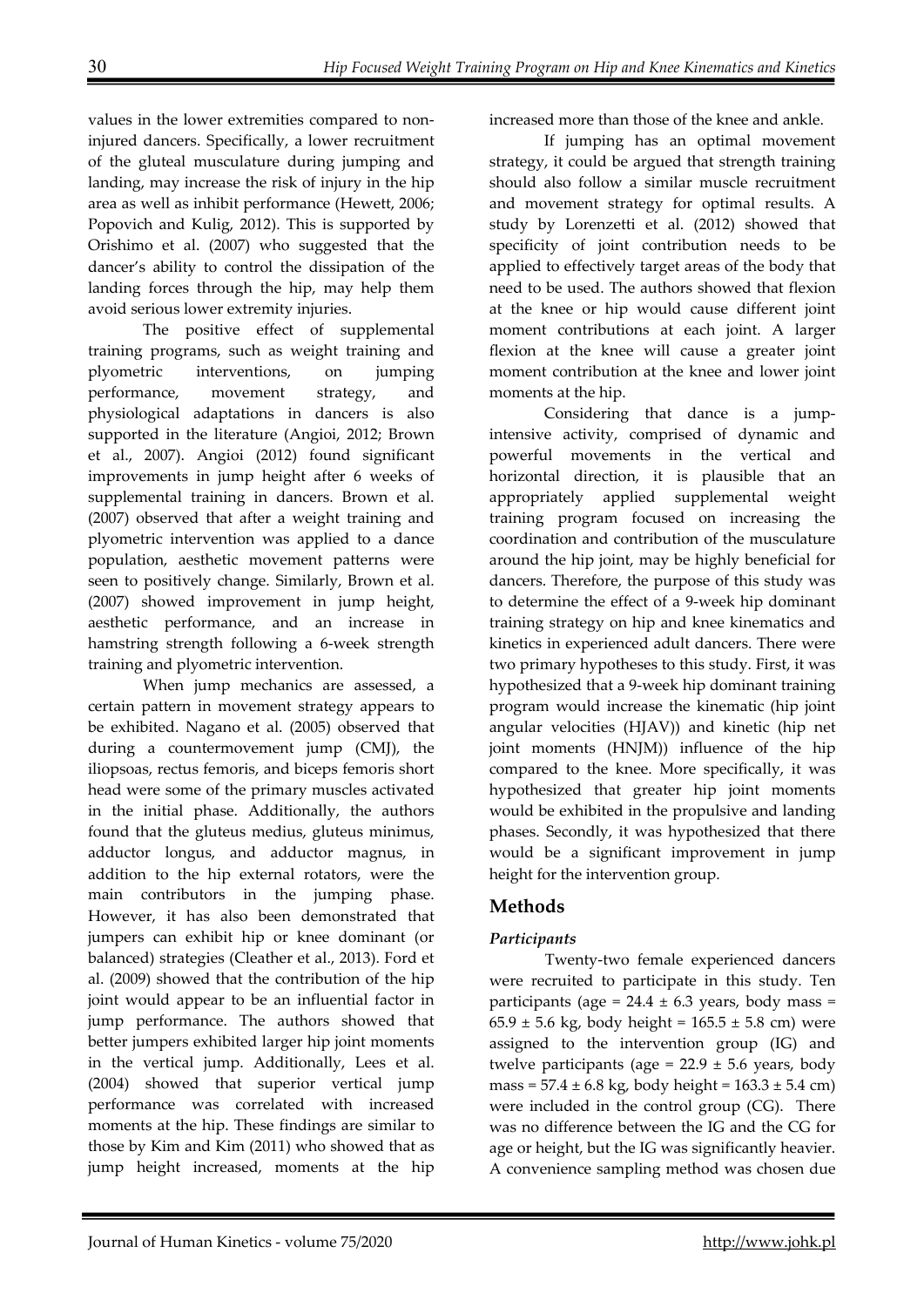to scheduling and availability of participants.

All dancers were currently employed by a professional company, freelance dancers, collegiate level dancers, or recently retired (2 years) from professional dance. All participants were required to have at least eight years of dance experience. All dancers had prior experience in weight training, however, only four of participants had formal training with a personal trainer and/or strength and conditioning coach. Participants in both the control and the intervention group were excluded from the study if they reported injuries limiting them from dancing or were unable to commit to the full 9 week intervention. Participants were allowed to miss a maximum of four sessions before being excluded from the study.

Ethical approval was obtained from an Institutional Review Board. All participants completed a medical history questionnaire and signed the necessary informed consent forms. Prior to signing the consent form, each participant was made aware of the risks associated with the study.

## *Measures*

Thirty-eight reflective markers were placed on each participant as follows: bilaterally on the anterior superior iliac spine (ASIS), posterior superior iliac spine (PSIS), greater trochanter, mid-thigh, medial and lateral knee (joint line), mid shank, medial and lateral ankle (malleolus), posteriorly on the calcaneus, and superiorly on the dorsal aspect of the foot on the  $1<sup>st</sup>$ ,  $2<sup>nd</sup>$  and  $5<sup>th</sup>$  metatarsals (Figure 1). Static (neutral) trials were performed to align the joint coordinate system prior to the jumps, as previously described (Havens and Sigward, 2015).

Kinetic data for the CMJ were measured at 2400 Hz on two ground-mounted force plates (Model 9286A, Kistler, Winterthur, Switzerland). The kinematic data were collected using a synchronized eight camera motion analysis system (Motion Analysis Corporation, Santa Rosa, CA, USA) with a sampling rate of 240 Hz. Visual 3D software was utilized for raw data processing and to calculate segmental kinematics and kinetics (version 6: C-Motion, Inc., Germantown, MD, USA). Data obtained from Visual 3D were exported and analyzed using Excel Version 15.28 (Build 161115).

All kinetic data were normalized to body

weight and mass. Joint angles were calculated based upon a Cardan angle order of rotation (X: sagittal plane, Y: frontal plane, Z: transverse plane). Inverse dynamics were used to calculate three-dimensional net joint moments (NJM). Jump height was calculated using the impulsemomentum relationship (Moir, 2008). A threshold of 20 N of the vertical forces was used to determine the take-off (Kristianslund et al., 2012). The highest jump of each participant was selected for further analysis. Peak propulsive and landing moments were defined as the first substantial peak prior to the take-off and first substantial peak on ground contact (Besier et al., 2007).

## *Design and Procedures*

Both the pre-testing and post-testing were performed within three days of the start and finish of the 9-week intervention. Each participant's anthropometric data were recorded directly prior to their testing session.

The countermovement jump (CMJ) task was performed to assess the kinematics and kinetics of the hip and knee in the sagittal plane. Participants were instructed to place their hands on their hips for the entirety of the jump. A total of four maximal effort jumps had to be successfully completed. Between jumps, a rest interval of 30 s was provided.

The training program used in this study was split into three parts, which are explained in further detail below. The exercise intervention was supervised and coached by the first author, who has coached Olympic and professional athletes and has over 10 years of experience in strength and conditioning. The coach provided instructions and guidance to participants to ensure all exercises were performed in a safe and effective manner. The exercises that were used consisted of a) a wide stance back squat (WSBS), b) a hip thrust (HT), c) a Romanian deadlift (RDL), d) a bent over row (BOR), and e) Nordic hamstring curls (NHCs).

Table 1 shows the structure of each of the three phases. Each training session started with a 5-min general warm-up, which included a light jog, followed by dynamic arm swings and leg swings. After the initial five minutes, participants underwent ten minutes of pre-activation exercises (bird dogs, side planks and glute bridge) and a warm-up at 50-60% effort and speed. Each training session lasted 45-60 minutes, and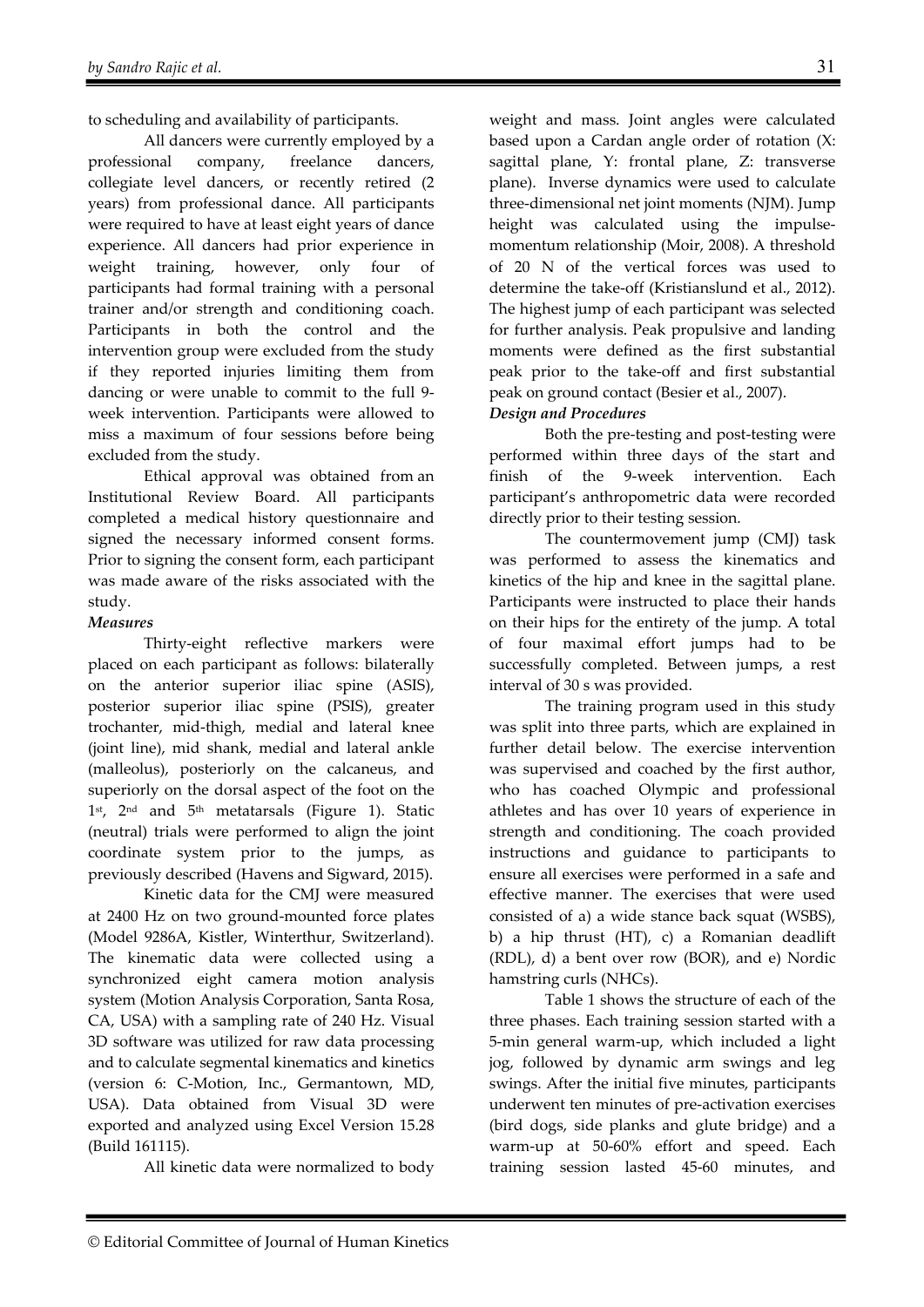participants were allowed to use a cool-down of their choice. Video assessment was also completed after each phase and discussed with a medical practitioner to avoid and correct any inherent imbalances.

Phase 1 incorporated a high volume (repetitions) of movement with moderate loads, to better familiarize participants with the exercises and the training protocols. The first session consisted of 8-repetition maximum (RM) testing, which included all of the exercises mentioned above, excluding NHCs.

Phase 2 consisted of weeks 3-5 and began with a 4-RM testing session of all four lifts over the first week. Following this session, participants underwent a more general period where the volume and % of 4-RM were monitored and prescribed in an individualized linear periodization structure. This phase of the program consisted of lower volume when compared to Phase 1 but of higher load percentages.

|                  |                                                   |                           |           | Table 1        |  |
|------------------|---------------------------------------------------|---------------------------|-----------|----------------|--|
|                  | Weight training program phases one, two and three |                           |           |                |  |
| Phase/ Week<br># | Session #                                         | Exercises*                | Sets/Reps | $\%$           |  |
| 1/1              | $\mathbf{1}$                                      | WSBS, BOR, HTs, RDL, NHCs | $3x10-15$ | Body mass      |  |
|                  | $\overline{2}$                                    | WSBS, BOR                 | 4x8       | 8RM            |  |
|                  | 3                                                 | HTs, RDL                  | 4x8       | $8\mathrm{RM}$ |  |
| 1/2              | $\overline{4}$                                    | WSBS, HTs, RDL            | 6x6       | 50-60%         |  |
|                  | 5                                                 | WSBS, HTs, RDL            | 6x6       | 50-60%         |  |
|                  | 6                                                 | WSBS, HTs, RDL            | 6x6       | 50-60%         |  |
| 2/1              | $\mathbf{1}$                                      | WSBS, BOR                 | 4x4       | 4RM            |  |
|                  | $\mathbf 2$                                       | HTs, RDL                  | 4x4       | 4RM            |  |
|                  | 3                                                 | WSBS, HTs, RDL, BOR       | 4x4       | 50-65%         |  |
| 2/2              | $\overline{4}$                                    | WSBS, HTs, BOR            | 4x4       | $80\%$         |  |
|                  | 5                                                 | WSBS, HTs, RDL            | 4x4       | 82.5%          |  |
|                  | 6                                                 | WSBS, HTs, BOR            | 4x4       | 85%            |  |
| 2/3              | $\overline{7}$                                    | WSBS, HTs, RDL, BOR       | 4x4       | 60%            |  |
|                  | 8                                                 | WSBS, HTs, BOR            | 4x4       | 60%            |  |
| 3/1              | $\mathbf{1}$                                      | WSBS, HTs, RDL, BOR       | 5x2       | 85%            |  |
|                  | $\overline{2}$                                    | WSBS, HTs, RDL, BOR       | 5x2       | 85%            |  |
|                  | 3                                                 | WSBS, HTs, RDL, BOR       | 5x2       | 85%            |  |
| 3/2              | $\overline{4}$                                    | WSBS, HTs, RDL, BOR       | 5x2       | 90%            |  |
|                  | 5                                                 | WSBS, HTs, RDL, BOR       | 5x2       | 90%            |  |
|                  | 6                                                 | WSBS, HTs, RDL, BOR       | 5x2       | 90%            |  |
| 3/3              | $\overline{7}$                                    | WSBS, HTs, RDL, BOR       | 5x2       | 95%            |  |
|                  | 8                                                 | WSBS, HTs, RDL, BOR       | 5x2       | 95%            |  |
| 3/4              | $\mathbf{q}$                                      | WSBS, HTs, RDL, BOR       | 5x3       | 70%            |  |
|                  | $10\,$                                            | WSBS, HTs, RDL, BOR       | 5x3       | 70%            |  |

*\*WSBS (wide stance back squat), BOR (bent over row), HTs (hip thrusters), RDL (Romanian deadlift), NHCs (Nordic hamstring curls), W/P # (week/phase number)*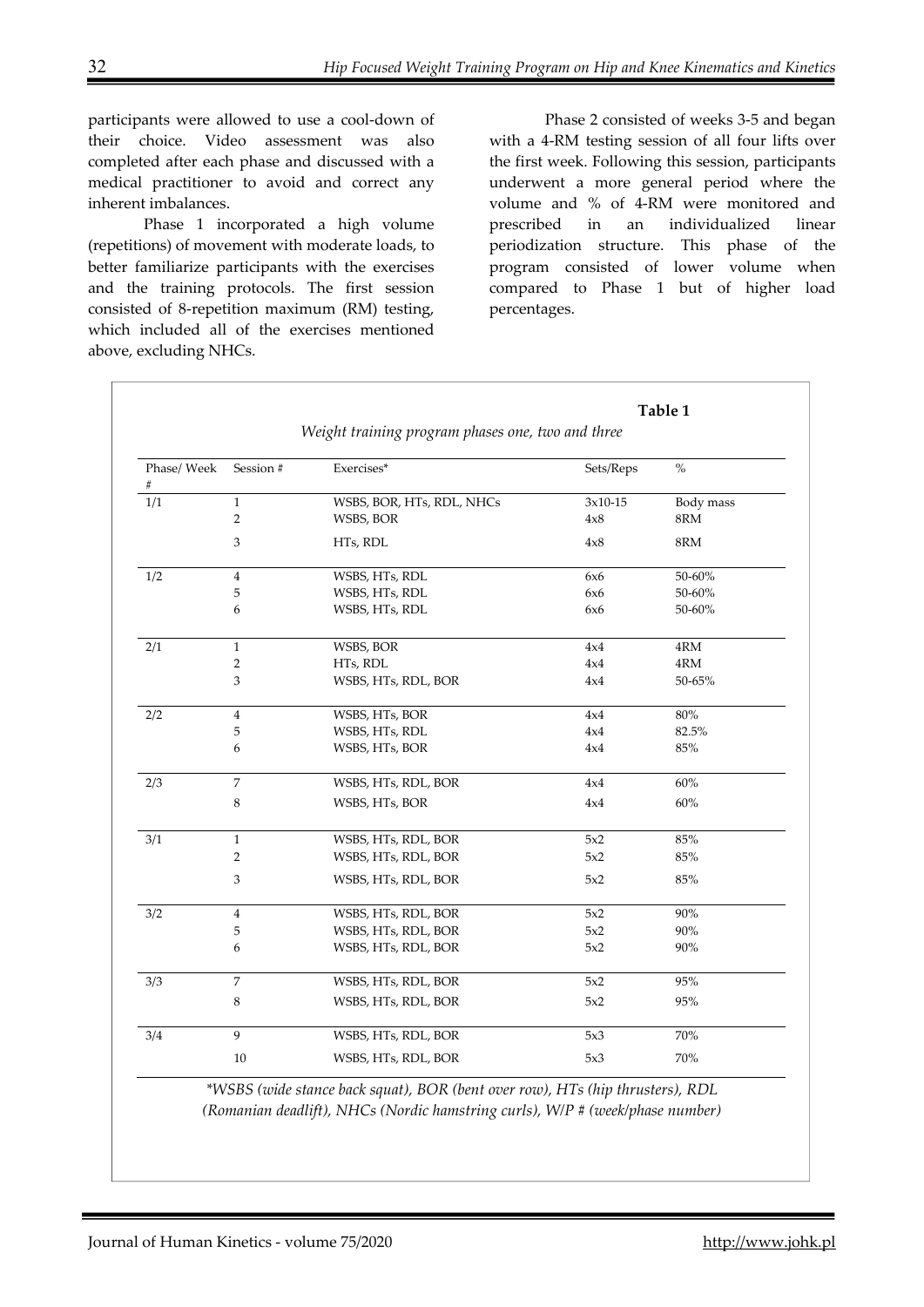#### **Table 2**

|                         | Pre                | Post                |
|-------------------------|--------------------|---------------------|
| Jump height (m)         | $0.265 \pm 0.039$  | $0.280 \pm 0.037$ + |
| <b>Propulsive Phase</b> |                    |                     |
| KJAV $(^\circ/s)$       | $-1011.6 \pm 79.5$ | $-1070.2 \pm 95.9$  |
| $HIAV$ ( $\degree$ /s)  | $623.9 \pm 93.3$   | $671.8 \pm 93.3$    |
| KNJM (Nm/kg)            | $1.33 \pm 0.25$    | $1.41 \pm 0.24$     |
| HNIM(Nm/kg)             | $-1.90 \pm 0.43$   | $-1.97 \pm 0.44$    |
| Landing Phase           |                    |                     |
| KJAV $(^\circ/s)$       | $671.5 \pm 47.7$   | $683.6 \pm 72.7$    |
| $HIAV$ ( $\degree$ /s)  | $-443.3 \pm 76.1$  | $-509.0 \pm 82.9$ + |
| $KNJM$ ( $Nm/kg$ )      | $1.49 \pm 0.30$    | $1.68 \pm 0.31$ +   |
| HNIM(Nm/kg)             | $-1.67 \pm 0.62$   | $-1.68 \pm 0.41$    |
|                         |                    |                     |

*Effects of the 9-week training intervention on hip and knee kinematics and kinetics (control and intervention groups combined).*

*All data is mean ± SD* 

*KJAV= knee joint angular velocity; HJAV= hip joint angular velocities; HNJM = hip net joint moments; KNJM = knee net joint moments † Indicates the whole cohort mean significantly different from pre-testing to posttesting*  $p \leq 0.05$ 



**Figure 1** 

*Skin-mounted reflective marker set-up***.**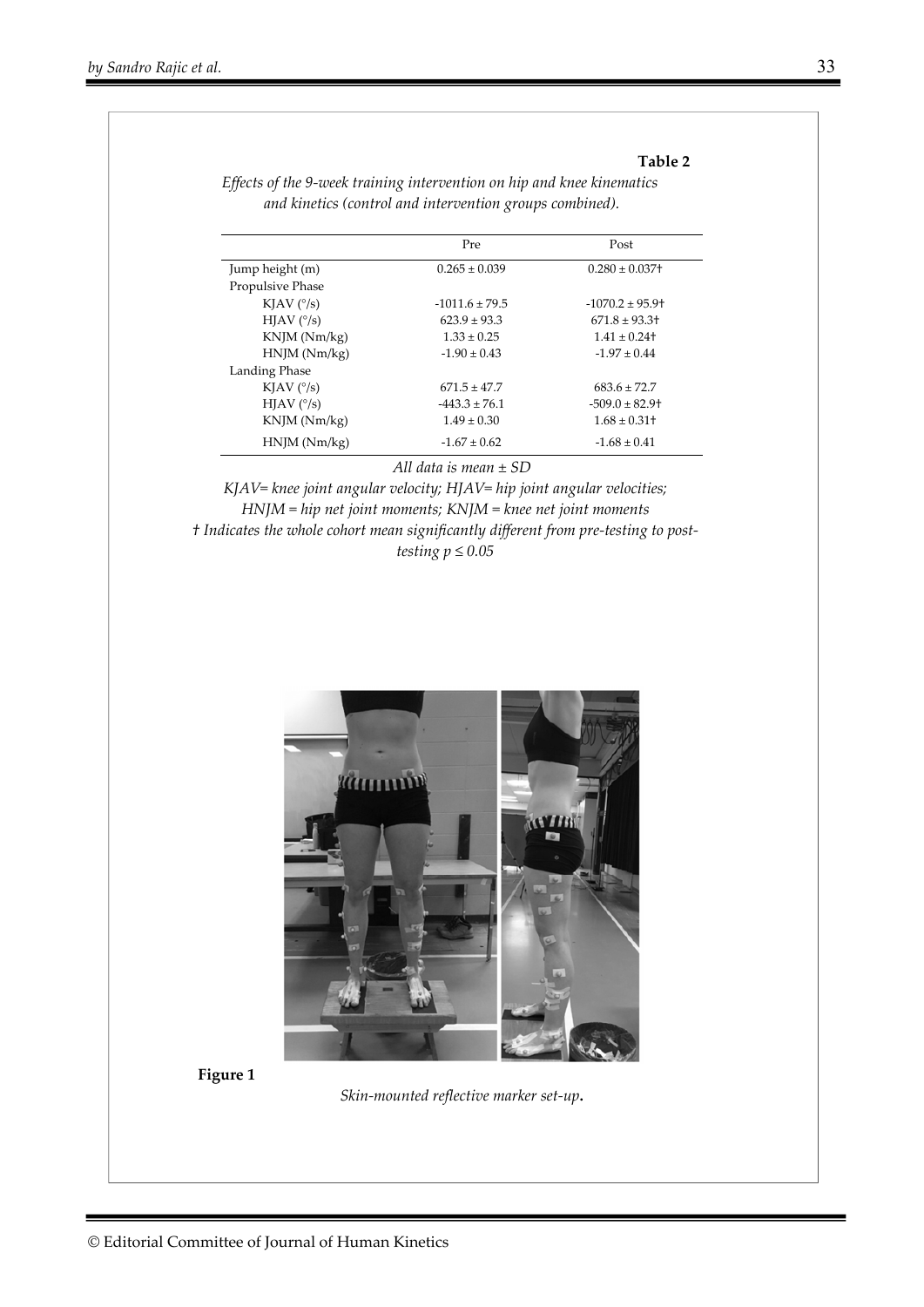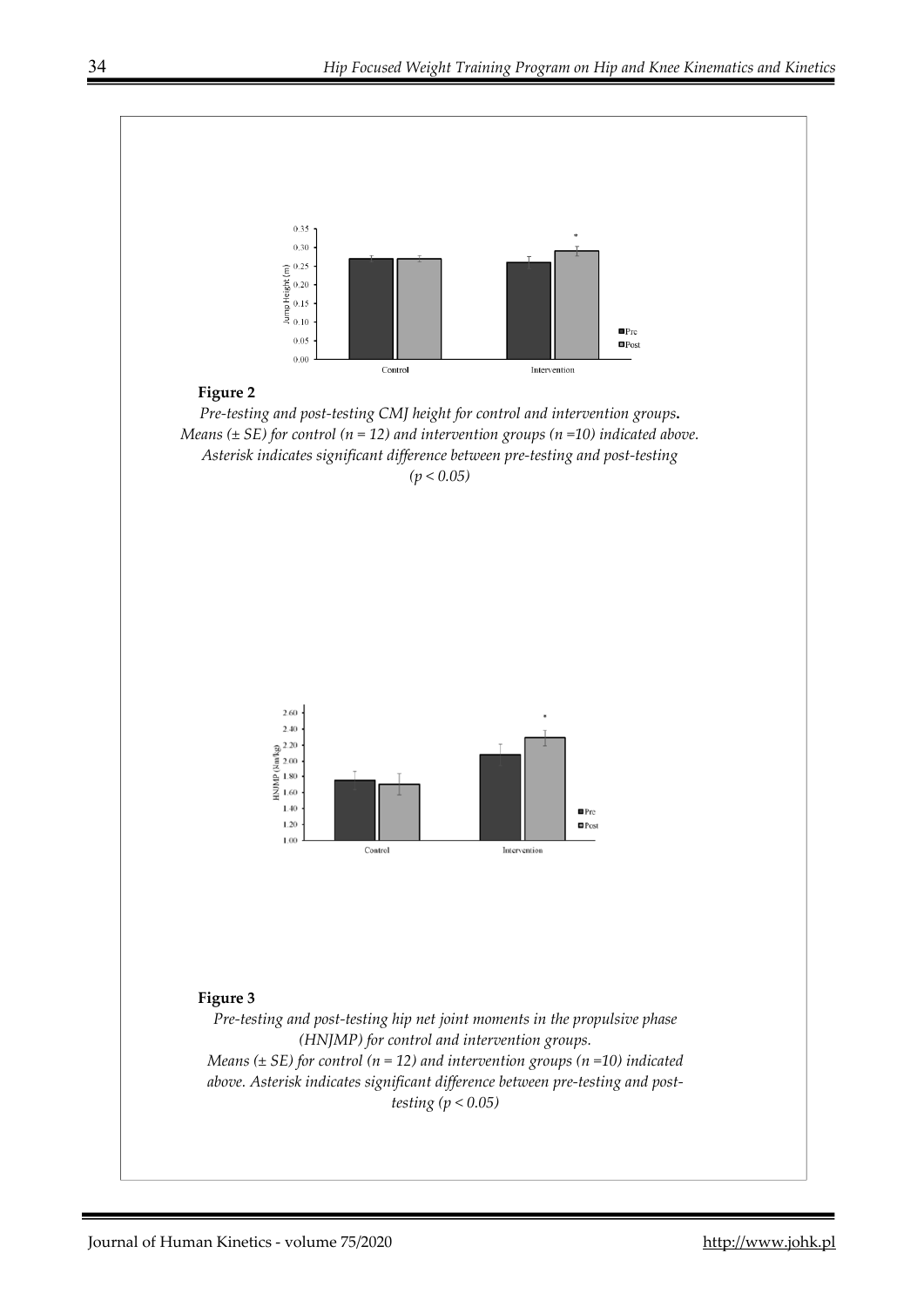Phase 3 ran during weeks 6-9. This phase utilized the 4RM of the previous phase. However, this was also adjusted by the researcher to account for variability in the participant's day to day life, with an overall increase in the percentage of maximum loads.

### *Statistical Analysis*

The results were analyzed using IBM SPSS Statistics for Macintosh, Version 24.0 (IBM Crop, Armonk, NY, USA). All data are represented as mean ± *SDs.* Four mixed-design two-way repeated measures multivariate analyses of variance (MANOVAs) with Bonferroni corrected post hoc univariate analysis of variance were used to assess the differences between and within groups (CG and IG) and time (pre-test and post-test trials). Separate MANOVAs were used for kinematics and kinetics as well as propulsive and landing phases. Effect sizes were calculated using partial eta squared. The Alpha level threshold was set a priori at 0.05.

### **Results**

All participants completed the 9-week training intervention with an overall compliance percentage of 97.5%. Six participants completed 24/24 sessions, two participants completed 23/24 sessions, and two participants completed 22/24 sessions. No major injuries were reported with the exception of a participant who had to miss one session due to illness and one due to a minor injury sustained in dance. Both incidences, however, were limited to one session missed.

There were no significant differences between the IG and the CG during pre-testing in any of the measured performance variables. There was a significant time × group effect for jump height ( $p = 0.003$ ,  $\eta^2 = 0.356$ ) showing that only the IG saw a significant increase (Figure 2). In particular, athletes in the IG improved their jump height by 11.5%. Similarly, there was a time × group effect for HNJM in favor of the IG that showed significance  $(p = 0.030, \eta^2 = 0.214$ ; Figure 3).

When the cohort was considered as a whole (time effects only), there were a number of significant changes. During the propulsive phase of the CMJ, there was an increase in HJAV (*p* < 0.001,  $\eta^2 = 0.544$ ), KJAV ( $p < 0.001$ ,  $\eta^2 = 0.593$ ) and KNJM ( $p = 0.012$ ,  $\eta^2 = 0.277$ ) from the pre to post test. Similarly, during landing there were

increases in HJAV ( $p = 0.001$ ,  $\eta^2 = 0.455$ ) and KNJM ( $p = 0.007$ ,  $\eta^2 = 0.310$ ). Jump height also increased from pre to post testing for the whole cohort (*p* < 0.001, η<sup>2</sup> = 0.554). Table 2 shows mean ± *SD* descriptive statistics for all kinematic and kinetic variables.

## **Discussion**

The present study tested the hypothesis that a specifically hip dominant weight training intervention would cause changes in hip and knee mechanics in experienced dancers. It was hypothesized that a larger contribution from the hip (increase in HNJM) would be seen after the intervention and that these changes would lead to superior CMJ height performance. The findings of this study showed statistically significant changes in HNJM and CMJ height performance during the propulsive phase. However, contrary to the hypothesis no time × group effects were seen in kinematic and kinetic outcomes for the landing phase.

The IG group significantly increased their jump height from pre-testing to post-testing. This increase in jump height is supported by other research that utilized resistance training methods (Adams et al., 1992; de Villarreal et al., 2011). This improvement in jump height in our study may not be a new finding. However, the level of increase, utilizing only hip dominant weight training, may be worth noting. Our increase of 11.5% appears to be larger than similar studies conducted to date. In a study that looked at professional futsal players, Paz-Franco et al. (2017) presented an increase of 1.2% after a 6 week resistance program that included a smith machine squat, hamstring curls and leg presses. In their analysis of long-term effects of resistance training, Kavanaugh et al. (2018) found that volleyball players with less than a year of supervised resistance training, improved their jump height by 5.3% pre-testing to post-testing. Additionally, Contreras et al. (2017) compared front squat and HT effects on the vertical jump and found that hip thrusts had a positive effect on vertical jump performance. However, the change in the vertical jump was of a lower magnitude the authors found an increase of 3.4% with HT pre-testing to post-testing. Additionally, Carlson et al. (2009) saw a 3.1% improvement in jump height after a strength training intervention that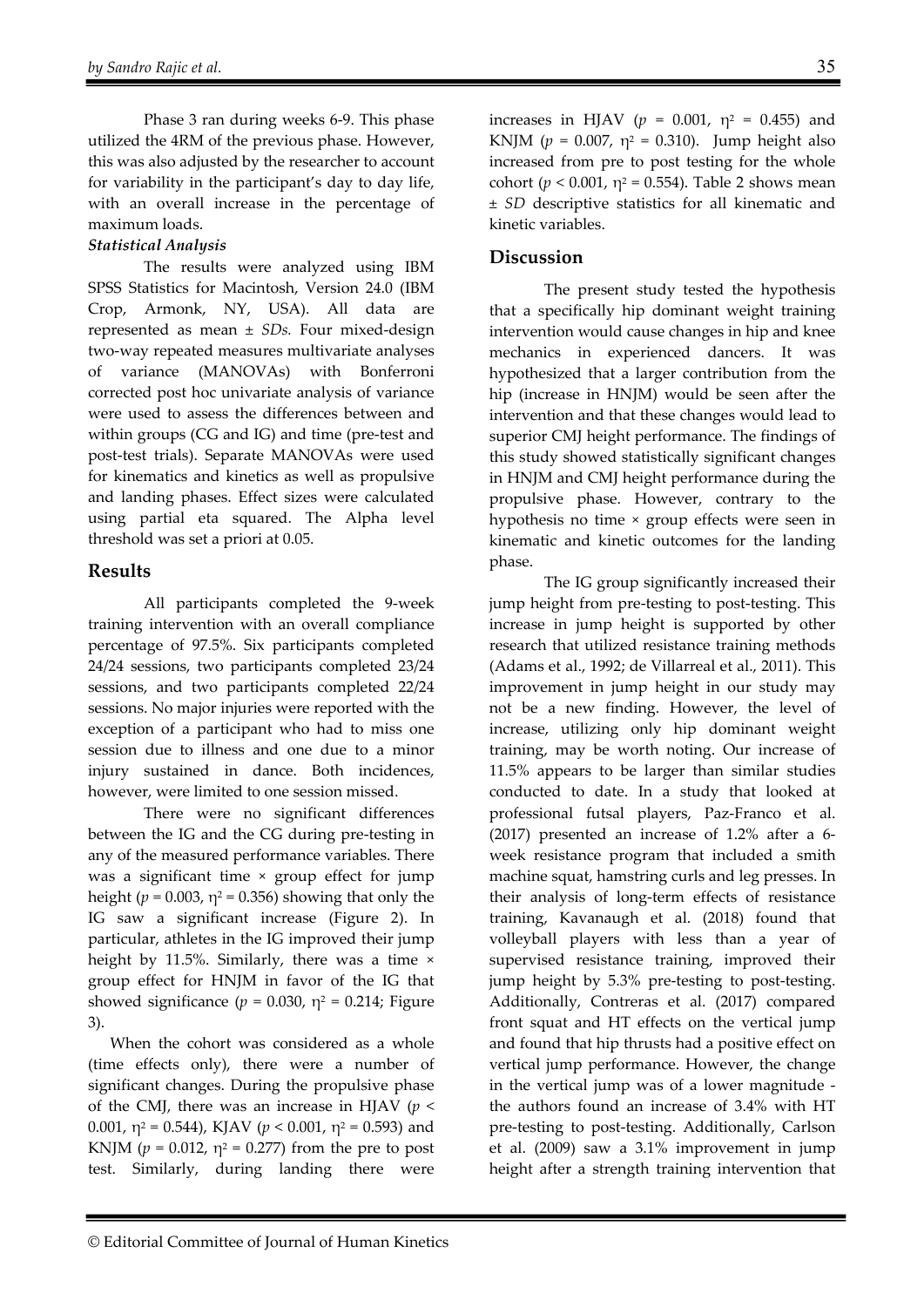incorporated lower body exercises of the back squat and lunge. Additionally, the authors also found an improvement of 3.1% following a plyometric only intervention. Our findings appear to be more aligned with the results of training interventions that incorporated more dynamic lifts and plyometric combinations. In a study done by Hoffman et al. (2004) the authors looked at the difference of an Olympic lifting (OL) intervention compared to a traditional lifting (TL) method would have on jump height. The authors found that the OL group saw their jump height increase by 15%, whereas the TL group increased by 1.3%. Additionally, Teo et al. (2016) showed that after an OL intervention and a vertical jump intervention, CMJ improvements were 10.5% and 6%, respectively. It would appear that traditional resistance training can improve jump height; however, these improvements may be limited when compared to more dynamic and ballistic movements and hip focused weight training interventions.

When observing changes in HNJM, the findings of this study showed a significant increase during the propulsion phase of the CMJ. This is an important finding and suggests that the effect of resistance training is not limited just to improvements in strength, conditioning or hypertrophy. Instead, these results suggest that resistance training can also be used as a modality to promote changes in the movement strategies selected by athletes in general athletic activities. In this study athletes learned to increase the involvement of the hip musculature during vertical jumping, despite the fact that they received no coaching on vertical jump technique during the study. What is unclear from this study is whether this increased involvement was simply due to athletes naturally adopting a movement pattern that allowed them to use their increased strength capacity at the hip, or whether the intervention actually encouraged movement that was more hip dominant (independent of the strength gains). This question should be addressed in future research.

To the authors' knowledge, this is the first study to look at a hip dominant weight training program's effect on NJM and CMJ, thus comparisons between similar research is limited. However, it is worth noting that there are other studies that have established that exercises used

in this study do favor a hip dominant movement pattern. Bryanton et al. (2012) showed that during heavy back squats (90% of 1-RM), hip to knee ratios increased drastically (1.1:1.0 at 50% of 1RM to 1.5:1.0 at 90% of 1-RM). The authors observed a 33% increase of hip extension moment when the squat was performed at 90% of 1-RM. Additionally, the utilization of a WSBS technique most likely attributed to the strong findings. In a study done by Escamilla et al. (2001) it was shown that wide stance squats compared to narrow stance squats exhibited substantially larger hip extensor moments at the hip. Additionally, Fry et al. (2009) found that when restricting the squat and causing the shins to stay more vertical, larger torques at the hip than at the knee were detected. Furthermore, when HTs were assessed, Contreras et al. (2015) showed that HT produced substantial recruitment of the gluteal musculature. Furthermore, the RDL has been shown to elicit increased hamstrings recruitment (McAllister et al., 2014) which would potentially lead to higher force output around the hip.

It should be noted that there were some time effects in this cohort. In particular, during the propulsive phase there was a small increase in both hip and knee angular velocity and the KNJM for the whole cohort. This suggests that there were some changes in the way in which both CG and IG jumped from pre to post testing, which are most likely to be associated with a familiarization effect. What is most important is that these effects were not statistically significantly different between the two groups, and that the two groups only differed in terms of the increase in jump height and HNJM.

In the assessment of landing mechanics and hip and knee contributions, no time × group effects were seen in any of the variables. Although the exercises in this study specifically focused on the hip, the landing mechanics did not change. The ability to land may require the athlete to organize their body at a much faster rate, which may rather depend on technical aspects than on strength. This may be supported by Behm and Sale (1993) who showed that amplitude of muscle activation could play an important role in how velocities and moments around a joint contribute to a particular task. The authors state that greater torques would be observed with greater intention of movement. In our study, participants were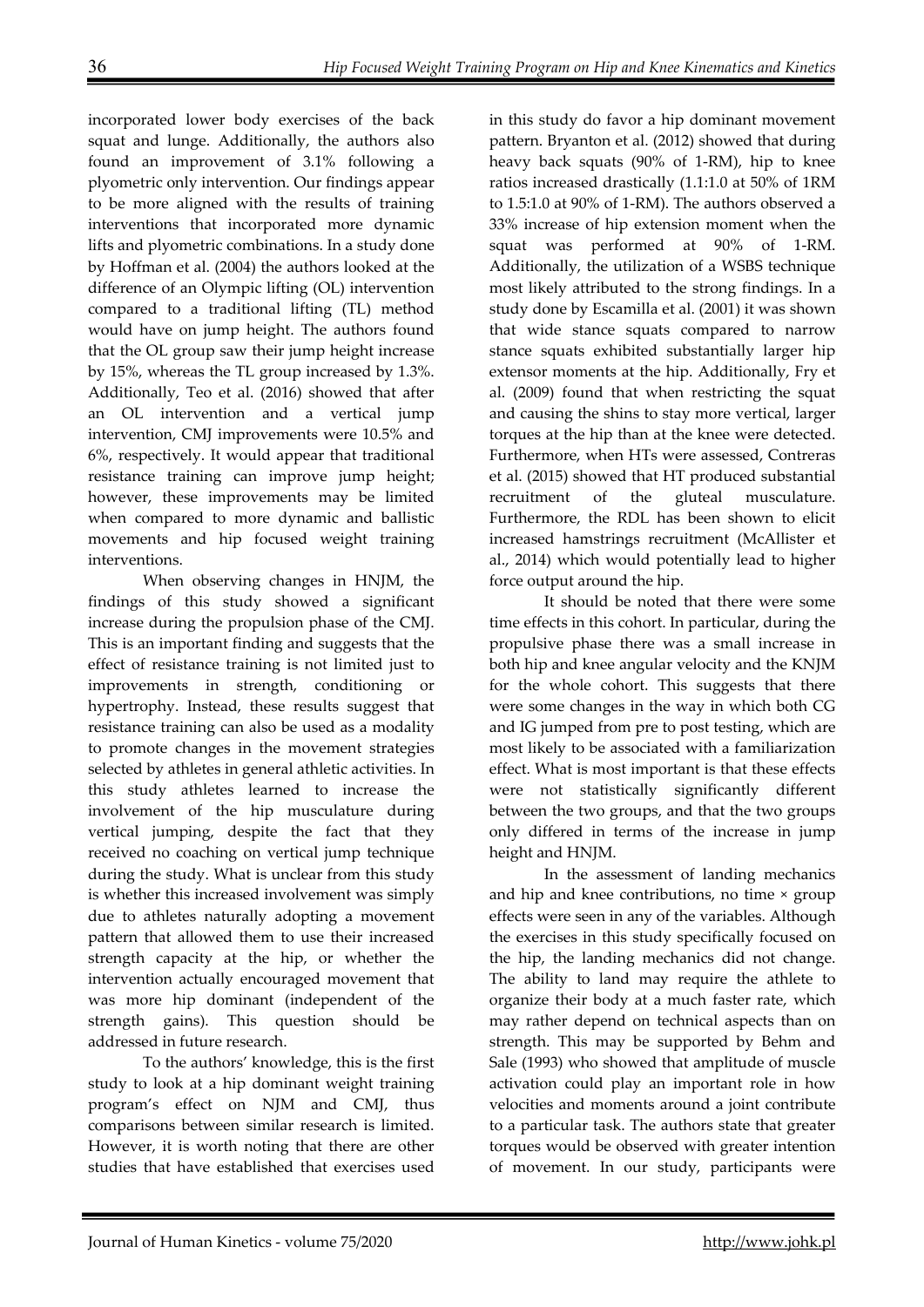instructed and coached, to control their movement in their exercises on the descent phase to avoid injury. This may have limited the athlete in developing the skills necessary to decelerate the body at a faster rate. Additionally, during CMJ testing, participants were asked to stick their landings, which may have contributed to an earlier deceleration on the landing, causing the knee joint to activate earlier and take a greater load. It could also be proposed that to make changes to landing mechanics, teaching the athlete to specifically think about incorporating a hip dominant movement strategy may be necessary. Oñate et al. (2005) showed that video feedback changed the movement strategies on landing performance, whereas the control group,

who had no instruction, did not. Contrary to our hypothesis, a hip dominant training intervention does not facilitate a greater hip contribution in kinetics and kinematics upon landing.

The results of this study suggest that a specific focus on hip dominant weight training exercises can increase HNJM during the propulsion phase and lead to substantial increases in CMJ height. This result is important in demonstrating that resistance training can also result in changes in general movement strategies in movements that are not part of the training program.

#### **Acknowledgements**

SR would like to acknowledge Vivian Rajic, Tyler Shillington, Johan Lahti, Dorian Grenier and Karen Sudds for their continued support during the entire process.

#### **References**

- Adams K, O'Shea PJ, O'Shea KL, Climstein, M. The effect of six weeks of squat, plyometric and squatplyometric training on power production*. J Appl Sport Sci Res,* 1992; 6: 36-41
- Allen N, Nevill A, Brooks J, Koutedakis Y, Wyon M. Ballet injuries: Injury incidence and severity over 1 year. *J Orthop Sports Phys Ther,* 2012; 42: 781-790
- Angioi M. Effects of supplemental training on fitness and aesthetic competence parameters in contemporary dance: A randomised controlled trial. *Medi Prob Perf Arti,* 2012; 27: 3-8
- Angioi M, Metsios G, Koutedakis Y, Wyon M. Fitness in contemporary dance: A systematic review. *Int J Sports Med,* 2009; 30: 475-484
- Behm DG, Sale DG. Intended rather than actual movement velocity determines velocity-specific training response. *J Appl Phys,* 1993; 74: 359-368
- Bennell K, Khan KM, Matthews B, De Gruyter M, Cook E, Holzer K, Wark JD. Hip and ankle range of motion and hip muscle strength in young female ballet dancers and controls. *Br J Sports Med,* 1999; 33: 340-346
- Besier TF, Lloyd DG, Cochrane JL, Ackland TR. External loading of the knee joint during running and cutting maneuvers. *Med Sci Sports Exerc,* 2007; 33: 1168-1175
- Bobbert MF, van Ingen Schenau GJ. Coordination in vertical jumping. *J Biomech,* 1988; 21: 249-262
- Brown AC, Wells TJ, Schade ML, Smith DL, Fehling PC. Effects of plyometric training versus traditional weight training on strength, power, and aesthetic jumping ability in female collegiate dancers. *J Dance Med Sci,* 2007; 11: 38-44
- Bryanton MA, Kennedy MD, Carey JP, Chiu LZF. Effect of squat depth and barbell load on relative muscular effort in squatting. *J Strength Cond Res,* 2012; 26: 2820-2828
- Carlson K, Magnusen M, Walters P. Effect of various training modalities on vertical jump. *Res Sports Med,*  2009; 17: 84-94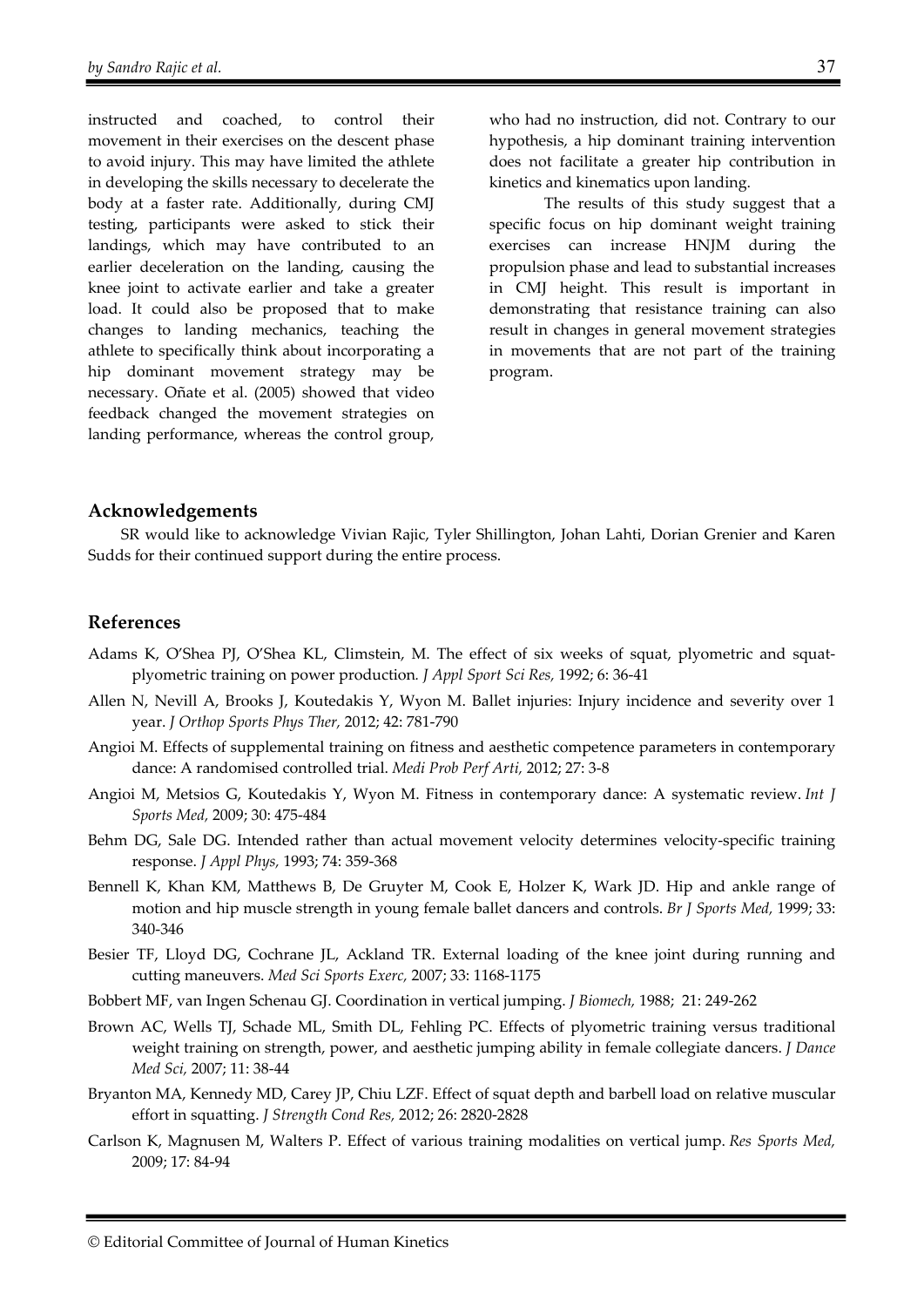- Cleather DJ, Goodwin JE, Bull AMJ. Intersegmental moment analysis characterizes the partial correspondence of jumping and jerking. *J Strength Cond Res,* 2013; 27: 89-100
- Contreras B, Vigotsky AD, Schoenfeld BJ, Beardsley C, Cronin J. A comparison of gluteus maximus, biceps femoris, and vastus lateralis electromyographic activity in the back squat and barbell hip thrust exercises. *J Appl Biomech,* 2015; 31: 452-458
- Contreras B, Vigotsky AD, Schoenfeld BJ, Beardsley C, McMaster DT, Reyneke JHT, Cronin JB. Effects of a six-week hip thrust vs. front squat resistance training program on performance in adolescent males: a randomized controlled trial. *J Strength Cond Res,* 2017; 31: 999-1008
- de Villarreal ESS, Izquierdo M, Gonzalez-Badillo JJ. Enhancing jump performance after combined vs. maximal power, heavy-resistance, and plyometric training alone. *J Strength Cond Res,* 2011; 25: 3274- 3281
- Escamilla RF, Fleisig GS, Zheng N, Lander JE, Barrentine SW, Andrews JR, Bergemann BW, Moorman CT. Effects of technique variations on knee biomechanics during the squat and leg press. *Med Sci Sports Exerc,* 2001; 33: 1552-1566
- Ford KR, Myer GD, Brent JL, Hewett TE. Hip and knee extensor moments predict vertical jump height in adolescent girls. *J Strength Cond Res*, 2009; 23: 1327-1331
- Fry AC, Smith JC, Schilling BK. Effect of knee position on hip and knee torques during the barbell squat. *J Strength Cond Res,* 2009; 17: 629-633
- Havens KL, Sigward SM. Joint and segmental mechanics differ between cutting maneuvers in skilled athletes. *Gait Posture,* 2015; 41: 33-38
- Hewett TE, Myer DG, Ford KR. Anterior cruciate ligament injuries in female athletes: Part 1, mechanisms and risk factors. *Amer J Sports Med,* 2006; 34: 299-311
- Hoffman JR, Cooper J, Wendell M, Kang J. Comparison of Olympic vs. traditional power lifting training programs in football players. *J Strength Cond Res,* 2004; 18: 129-135
- Kavanaugh AA, Mizuguchi S, Sands WA, Ramsey MW, Stone MH. Long-term changes in jump performance and maximum strength in a cohort of national collegiate athletic association division I women's volleyball athletes. *J Strength Cond Res,* 2018; 32: 66-75
- Kim YK, Kim YH. Intersegmental dynamics of the lower limb in vertical jumps. *J Mech Sci Technol,* 2011; 25: 1817-1822
- Kristianslund E, Krosshaug T, van den Bogert A. Effect of low pass filtering on joint moments from inverse dynamics: implications for injury prevention. *J Biomech,* 2012; 45: 666-671
- Lees A, Vanrenterghem J, De Clercq D. The maximal and submaximal vertical jump: Implications for strength and conditioning. *J Strength Cond Res,* 2004; 18: 787-791
- Liederbach M, Dilgen FE, Rose DJ. Incidence of anterior cruciate ligament injuries among elite ballet and modern dancers: A 5-year prospective study. *Amer J Sports Med,* 2008; 36: 1779-1788
- Lorenzetti S, Gülay T, Stoop M, List R, Gerber H, Schellenberg F, Stüssi E. Comparison of the angles and corresponding moments in the knee and hip during restricted and unrestricted squats. *J Strength Cond Res,* 2012; 26: 2829-2836
- Malkogeorgos A, Zaggelidou E, Zaggelidis G, Christos G. Physiological elements required by dancers. *Sport Sci Rev,* 2013; 22: 343-368
- McAllister MJ, Hammond KG, Schilling BK, Ferreria LC, Reed JP, Weiss LW. Muscle activation during various hamstring exercises. *J Strength Cond Res,* 2014; 28: 1573-1580
- Moir GL. Three different methods of calculating vertical jump height from force platform data in men and women. *Meas Phys Educ Exerc Sci,* 2008; 12: 207-218
- Moita JP, Nunes A, Esteves J. The relationship between muscular strength and dance injuries. *Med Probl Perform Art,* 2017; 32: 40-50